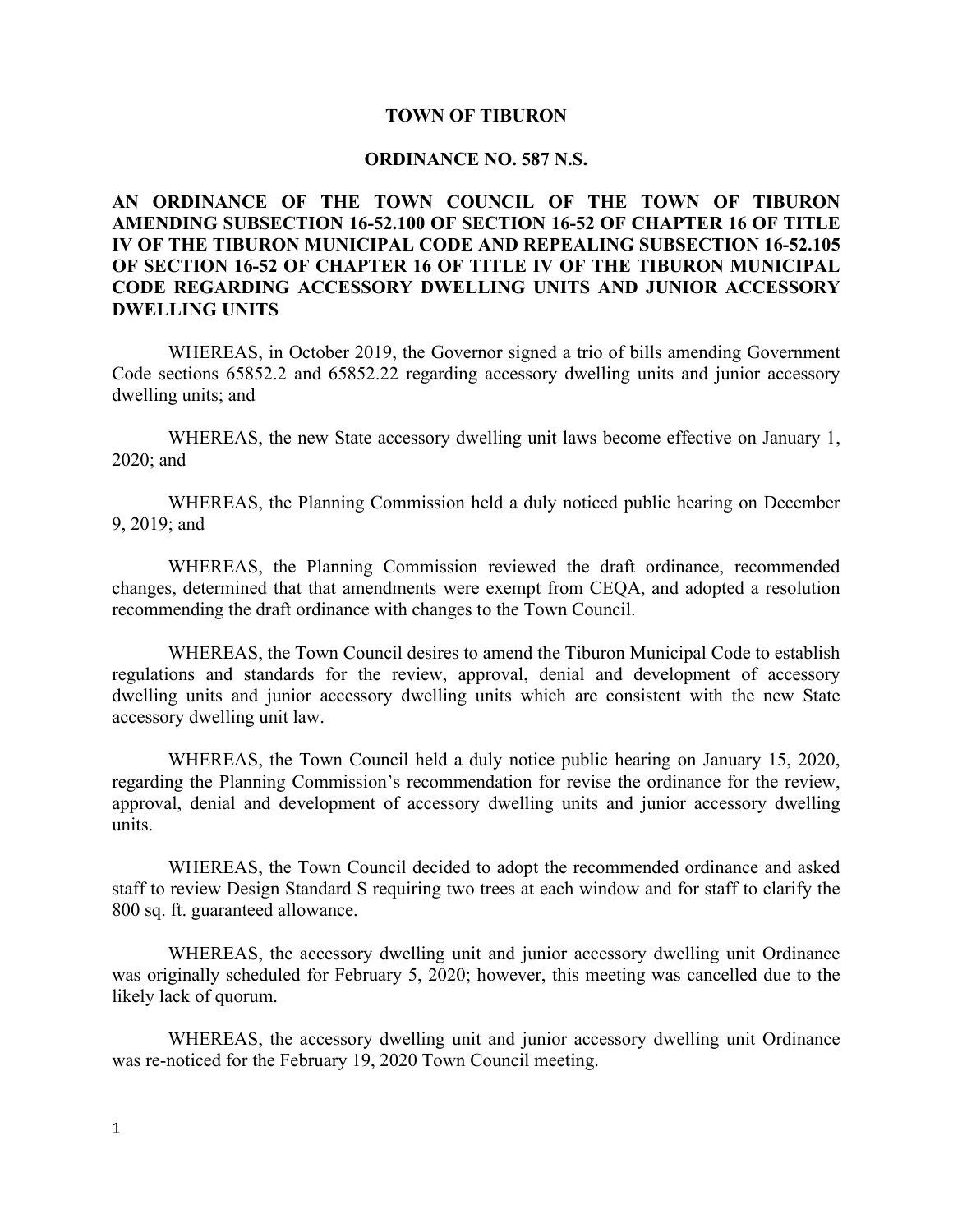WHEREAS, the accessory dwelling unit and junior accessory dwelling unit Ordinance was placed on the consent calendar on February 19, 2020 and adopted by the Town Council.

NOW, THEREFORE, the Town Council of the Town of Tiburon does ordain as follows:

# **Section 1.** Findings.

The above recitals are hereby declared to be true and correct findings of the Town Council of the Town of Tiburon.

**Section 2.** Repeal of Subsection 16-52.100 the Municipal Code.

Subsection 16-52.100 of section 16-52 of Chapter 16 of Title IV of the Tiburon Municipal Code is hereby repealed in its entirety.

**Section 3.** Adoption of Subsection 16-52.100 the Municipal Code.

A new subsection 16-52.100 of section 16-52 of Chapter 16 of Title IV of the Tiburon Municipal Code is hereby adopted, as set forth in Exhibit A, attached hereto and incorporated herein by reference.

**Section 4.** Repeal of Subsection 16-52.105 of the Municipal Code.

Section 16-52.105 of the Municipal Code is hereby repealed in its entirety.

# **Section 5.** Compliance with CEQA.

The proposed amendments to the Municipal Code are exempt from the California Environmental Quality Act (CEQA) pursuant to CEQA Guidelines section 15061(b)(3), general rule, which applies to any action where can be seen with certainty that there is no possibility that the project may have a significant effect on the environment. Therefore, no further environmental review is necessary.

# **Section 6.** Severability.

If any provision of this ordinance or the application thereof to any person or circumstance is held invalid, the remainder of the ordinance and the application of such provision to other persons or circumstances shall not be affected thereby.

**Section 7.** Effective Date and Publication.

This ordinance shall be in full force and effect thirty (30) days after the date of adoption. Pursuant to the provisions of the California Government Code, a summary of this ordinance shall be prepared by the Town Attorney. At least five (5) days prior to the Town Council meeting at which adoption of the ordinance is scheduled, the Town Clerk shall (1) publish the summary in a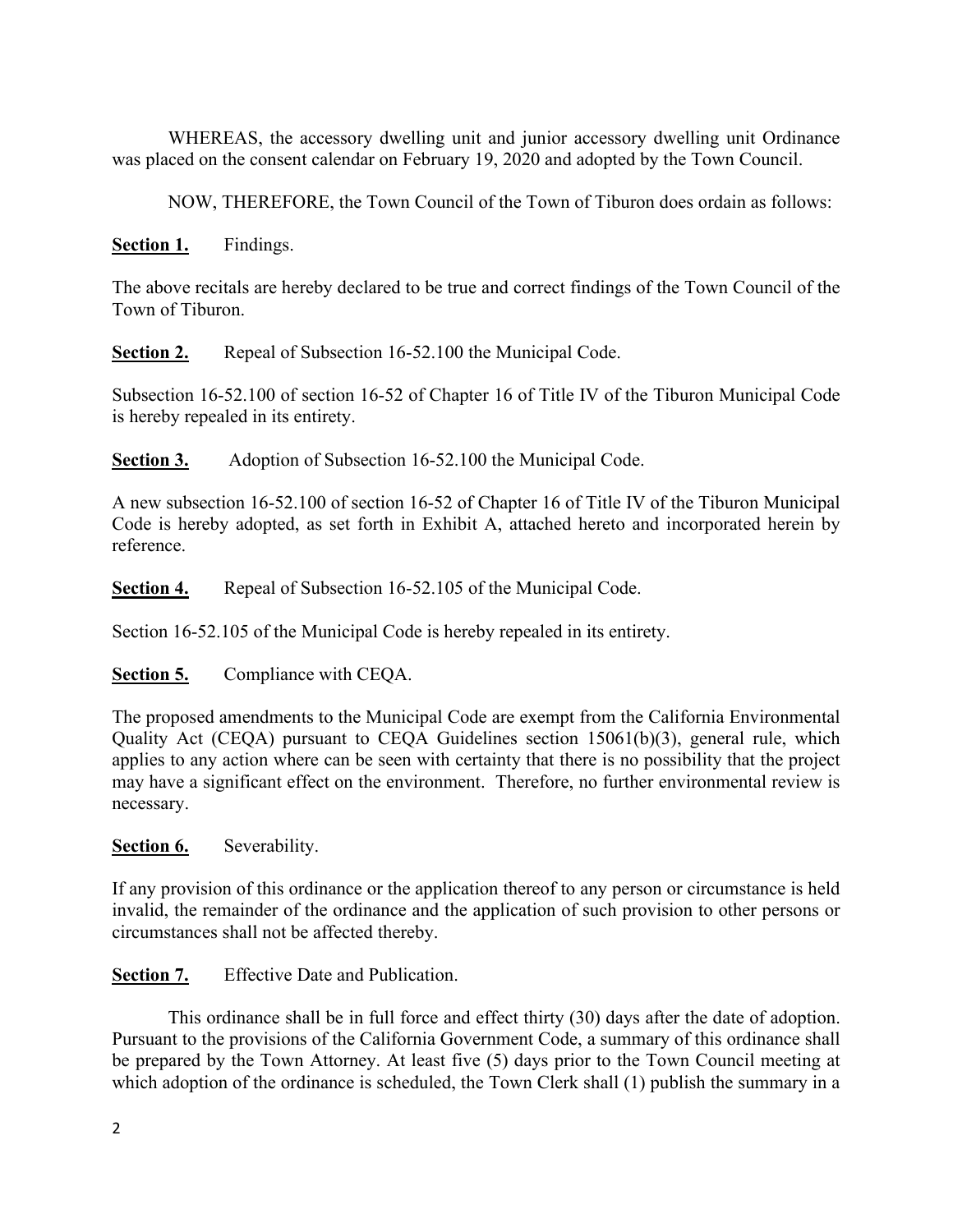newspaper of general circulation in the Town of Tiburon, and (2) post in the office of the Town Clerk a certified copy of this ordinance. Within fifteen (15) days after the adoption of this ordinance, the Town Clerk shall (1) publish the summary in a newspaper of general circulation in the Town of Tiburon, and (2) post in the office of the Town Clerk a certified copy of the ordinance along with the names of those Council members voting for and against the ordinance.

This ordinance was read and introduced at a regular meeting of the Town Council of the Town of Tiburon, held on January 15, 2020, and was adopted at a regular meeting of the Town Council of the Town of Tiburon, held on February 19, 2020, by the following vote:

| AYES:   | COUNCILMEMBERS: | Fredericks, Kulik, Thier, Welner |
|---------|-----------------|----------------------------------|
| NAYS:   | COUNCILMEMBERS: | None                             |
| ABSENT: | COUNCILMEMBERS: | <b>One Vacant Seat</b>           |

ALICE FREDERICKS, MAYOR TOWN OF TIBURON

 $\mathcal{L}_\text{max}$  , where  $\mathcal{L}_\text{max}$  is the set of the set of the set of the set of the set of the set of the set of the set of the set of the set of the set of the set of the set of the set of the set of the set of the se

ATTEST:

\_\_\_\_\_\_\_\_\_\_\_\_\_\_\_\_\_\_\_\_\_\_\_\_\_\_\_\_\_\_\_\_\_\_\_\_\_ LEA STEFANI, TOWN CLERK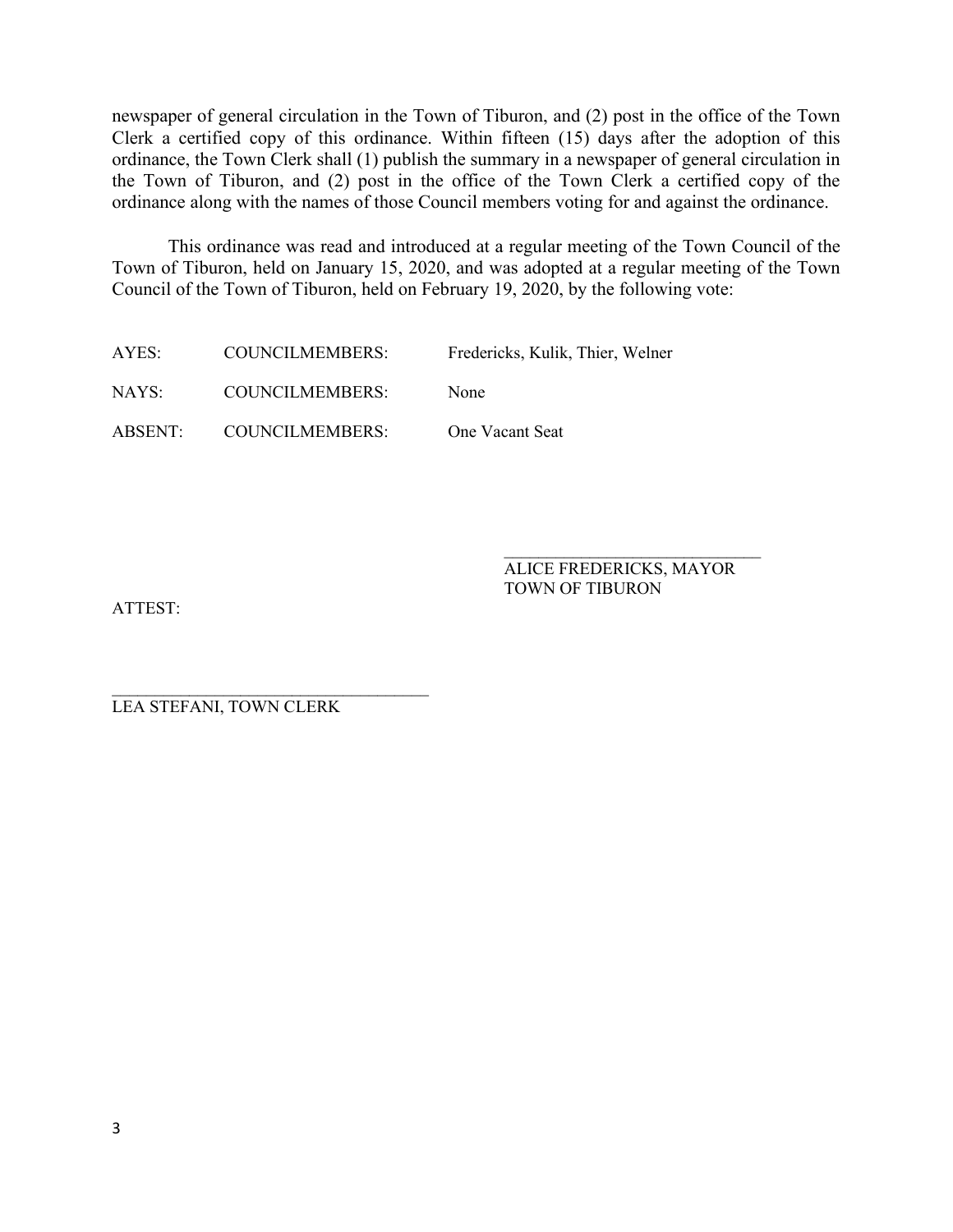### Attachment 1: Proposed Ordinance

# 16-52.100 - Accessory dwelling unit.

# A. Accessory Dwelling Units - Administration.

This section provides for the establishment and reasonable regulation of accessory dwelling units in order to encourage housing opportunities for all segments of the population while ensuring the public health, safety, and welfare.

- 1. Application and fee. Application for an accessory dwelling unit permit shall be made in compliance with the provisions of division 16-50 (application filing and processing) and shall be accompanied by the appropriate fee.
- 2. Accessory dwelling units are permitted on lots (1) zoned to allow single-family or multifamily dwelling residential use and (2) which include a proposed or existing dwelling. Accessory dwelling units are allowed in all residential and commercial zones including R-1, R-1-B-A, R-1-B-2, RO-1, RO-2, R-2, R-3, RPD, RMP, NC, and VC.
- 3. Director of community development as review authority. Applications for accessory dwelling unit permit shall be acted upon by the director ministerially without discretionary review or a public hearing. The Director shall act on the application within 60 days from receipt of a completed application if there is an existing single-family or multifamily dwelling on the lot. If the application is submitted with a permit application to create a new single-family dwelling on the lot, the Director may delay acting on the application for the accessory dwelling unit until the Town acts on the permit application to create the new single-family dwelling, but the application to create the accessory dwelling unit shall be considered without discretionary review or hearing. If the applicant requests a delay, the 60-day time period shall be tolled for the period of the delay. Courtesy notice shall be provided to owners of property within one hundred feet of the subject property, as set forth on equalized county tax assessment rolls, at least ten days prior to a decision by the director.
- 4. In order to grant an accessory dwelling unit permit, the Director shall find that the accessory dwelling unit would comply with the standards set forth in subsection B. of this section.
- 5. Building permits. A building permit shall be required in conjunction with the issuance of an accessory dwelling unit permit if repair, rehabilitation, or other work otherwise requiring a building permit is necessary.
- 6. Approved conditional use permits still valid. Any secondary dwelling unit legally established with an approved conditional use permit prior to July 1, 2003 and in continued existence shall be deemed a legal, conforming dwelling unit. Secondary dwelling units established by any such conditional use permit shall continue to comply with all conditions of the permit approval, and with zoning requirements for secondary dwelling units in effect at the time of permit approval.
- 7. Approved secondary dwelling units still valid. Any secondary dwelling unit legally established with an approved secondary dwelling unit permit between July 1, 2003 and January 1, 2017 and in continued existence shall be deemed a legal, conforming dwelling unit. Secondary dwelling units established by any such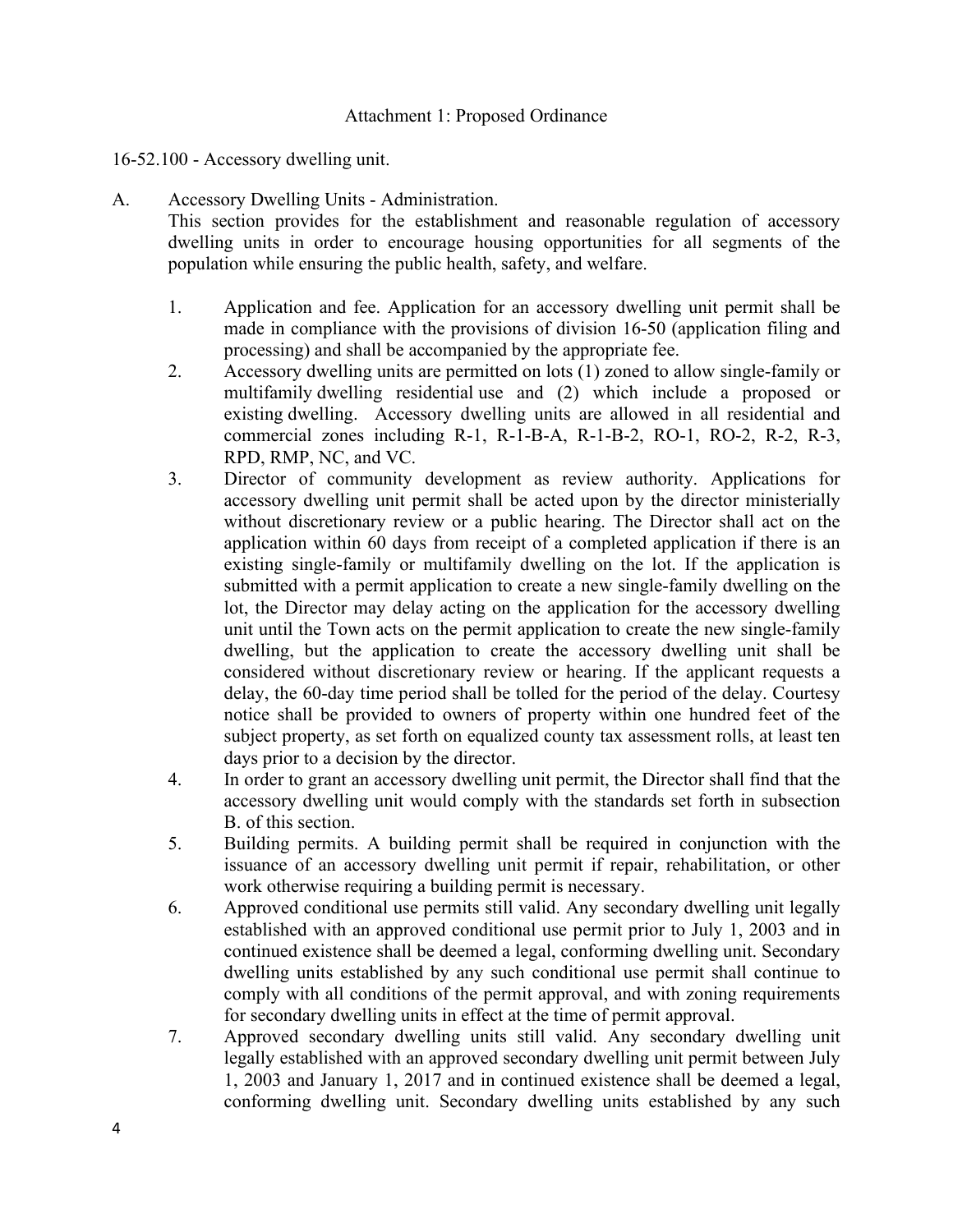permit shall continue to comply with all zoning requirements for secondary dwelling units in effect at the time of permit approval.

- 8. Expiration. Accessory dwelling unit permits issued in compliance with this section shall expire and become null and void three years after issuance unless a certificate of occupancy has been issued by the building division.
- 9. Periodic update. The director shall maintain a record of all legal accessory dwelling units and all legal secondary dwelling units and shall review and update the record every two years.
- 10. Reporting of violations. All reporting of accessory dwelling unit permit or secondary dwelling unit permit violations shall be submitted in writing to the director. The director shall notify the owner of record of the property that a complaint has been registered, within ten calendar days from receipt of any such complaint. The director shall investigate and issue a written report to the complainant within thirty days from the date of the issuance of the notice outlining the current status of any alleged violation and the steps that have been requested of the owner of record to remedy the situation.
- 11. Violations considered an infraction. Violations of this section shall be punished as infractions or by administrative citation, in the discretion of the director and shall be subject to the provisions of section 16-56.030 (violations and penalties) and/or Chapter 31 (enforcement of code). This subsection also applies to violations of conditions of approval or requirements of operation issued in association with any accessory dwelling unit permit or secondary dwelling unit permit.
- 12. Violations—Additional remedies—Injunctions. As an additional remedy, the existence and/or maintenance of any accessory dwelling unit or secondary dwelling unit in violation of any provisions herein, or of any conditions of approval or requirements of operation placed thereon, shall be cause for revocation and shall be deemed and is declared to be a public nuisance and may be subject to summary abatement (i.e., including, without limitation, administrative abatement in compliance with chapter 31 [enforcement of code]), and/or restrained and enjoined by a court of competent jurisdiction. In the event legal action is instituted to abate said violation, the town shall be entitled to recover its costs and reasonable attorney's fees incurred in prosecuting said action.
- 13. Appeals. The decision of the director granting or denying an accessory dwelling unit permit is a ministerial decision as required by state law, and not subject to a public hearing. Any appeal of the decision shall constitute an administrative review of the objective standards and criteria established by the town for accessory dwelling units. Any such appeal must be filed within ten calendar days of the date of decision and shall be heard by the town council. The appeal shall be heard in a timely manner.
- 14. Density. Pursuant to California Government Code Section 68552.2, no accessory dwelling unit approved under these provisions shall be considered in calculating the density of the lot allowed by the land use designation contained in the land use element of the Tiburon General Plan, and accessory dwelling units are deemed a residential use that is consistent with the existing general plan and zoning for the lot.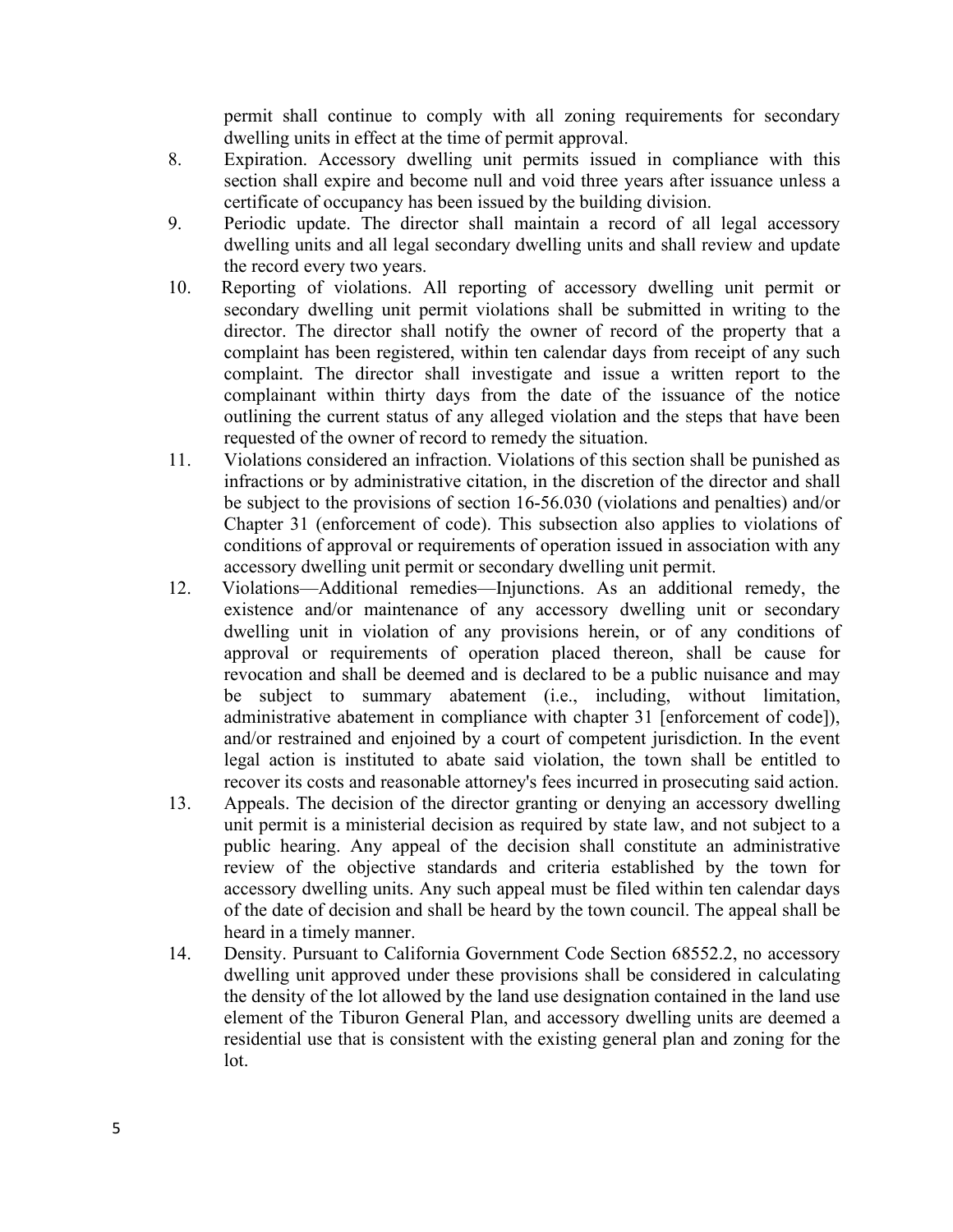- B. Accessory Dwelling Units Development Standards
	- 1. Rental. The Accessory Dwelling Unit may be rented separate from the Primary Unit, but may not be rented for a period of less than 30 consecutive days or used as a Vacation Rental. The Accessory Dwelling Unit may not be sold separately from the Primary Unit.
	- 2. Location on Lot. The accessory dwelling unit shall be either attached to, or located within, the proposed or existing primary dwelling, including attached garages, storage areas or similar uses, or an accessory structure or detached from the proposed or existing primary dwelling and located on the same lot as the proposed or existing primary dwelling If detached, the Accessory Dwelling Unit shall be separated from the Primary Unit and any Detached Accessory Building a minimum of six (6) feet, or as may be required by the building code.
	- 3. Size. The total area of floor area of accessory dwelling units dwelling units shall be as follows:

| <b>ADU</b> Type                          | 1. видиници 1 юл IX С<br><b>Maximum ADU Floor Area</b>                                   |
|------------------------------------------|------------------------------------------------------------------------------------------|
| Attached -<br>One bedroom or less        | 50 percent of the existing primary dwelling or<br>850 sq. ft., whichever is greater      |
| Attached -<br>More than one bedroom      | 50 percent of the existing primary dwelling or<br>1,000 sq. ft., whichever is greater    |
| Detached – One bedroom or<br><i>less</i> | $850$ sq. ft.                                                                            |
| Detached – more than one<br>bedroom      | $1000$ sq. ft.                                                                           |
| Internal                                 | 150 square feet or 50 percent of the existing<br>primary dwelling, whichever is greater. |

**Table 1: Maximum Floor Area**

4. Setback. Minimum setbacks of accessory dwelling units dwelling units shall be as follows:

| <b>Property</b> | <b>ADU</b> Type                    |       |                 |  |
|-----------------|------------------------------------|-------|-----------------|--|
| Line            | <b>Attached</b><br><b>Detached</b> |       | <b>Internal</b> |  |
| Front           | Same as primary dwelling [1]       |       |                 |  |
| Side            | 4 ft.                              | 4 ft. | None required   |  |
| Rear            | 4 ft.                              | 4 ft. |                 |  |

**Table 2. Minimum Property Line Setbacks**

5. Setback exceptions. No Setback shall be required for a lawfully-constructed garage in existence prior to January 1, 2017 that is converted in whole or part to an Accessory Dwelling Unit, and a Setback of no more than four (4) feet from the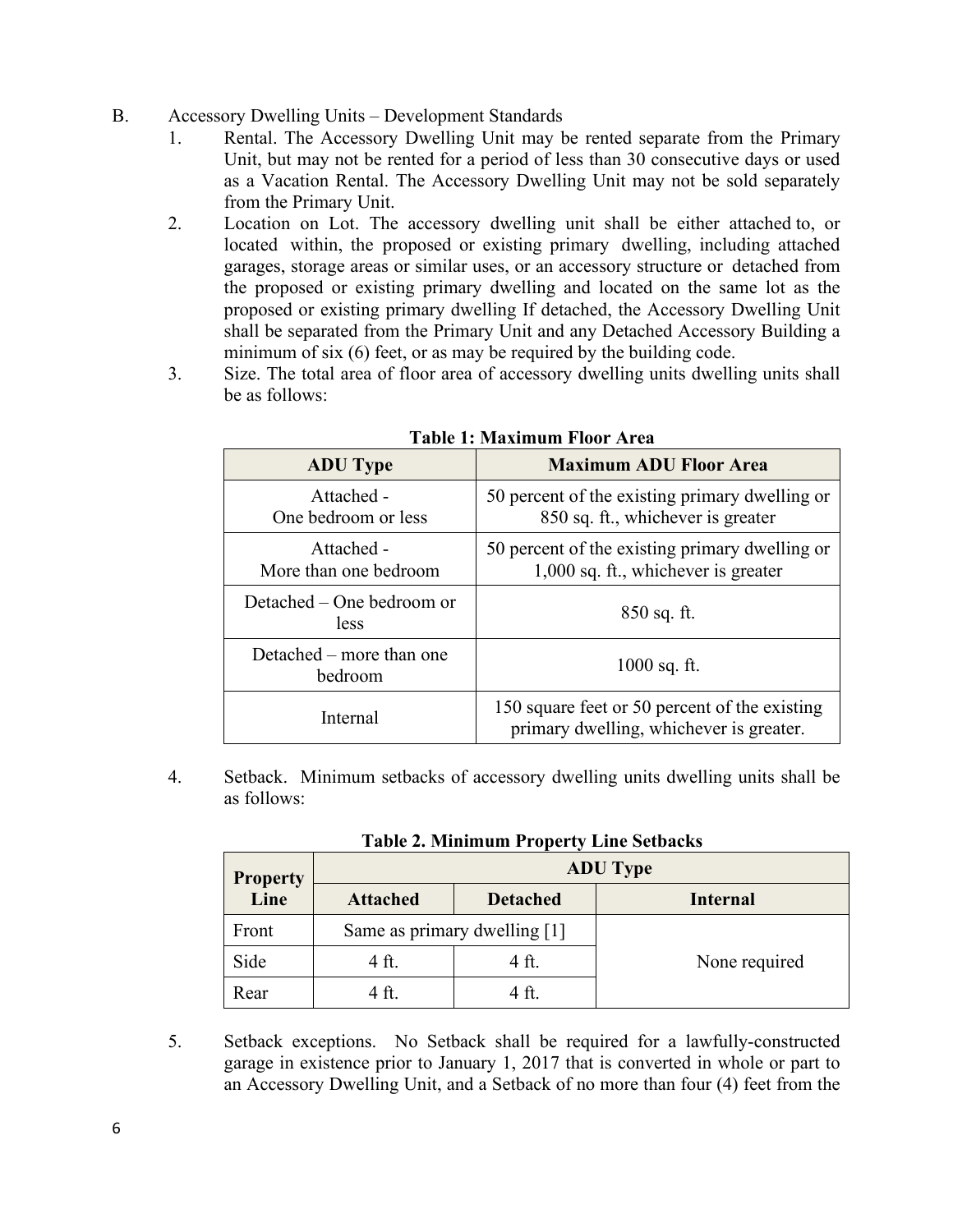side and rear lot lines shall be required for an Accessory Dwelling Unit that is constructed above a garage.

- 6. For Accessory Dwelling Units which exceed the maximum size limitations set forth in Table 1, above, the following regulations apply.
	- a. Accessory Dwelling Unit shall have a height limit of 15 feet.
	- b. Floor area shall be allowed as set forth in Table 3.

|  | Table 3. Allowed Floor Area per lot |  |  |  |  |
|--|-------------------------------------|--|--|--|--|
|--|-------------------------------------|--|--|--|--|

| R-1, R-1-B-A, R-1-B-2, RO-1, RO-2, R-2, and RPD Zones                                                                                             |                                                                                   |  |  |
|---------------------------------------------------------------------------------------------------------------------------------------------------|-----------------------------------------------------------------------------------|--|--|
| Less than $7,500$ sq. ft.                                                                                                                         | 35% of the property area, plus an additional 600 sq. ft.<br>of garage or carport. |  |  |
| $7,500$ sq. ft. through<br>10% of the property area plus 2,000 sq. ft. plus an<br>$60,000$ sq. ft.<br>additional 600 sq. ft. of garage or carport |                                                                                   |  |  |
| More than $60,000$ sq.<br>ft.                                                                                                                     | 8,000 sq. ft. plus an additional 750 sq. ft. of garage or<br>carport.             |  |  |
| R-3, RMP, VC, NC Zones                                                                                                                            |                                                                                   |  |  |
| $R-3$                                                                                                                                             | 0.60                                                                              |  |  |
| <b>RMP</b>                                                                                                                                        | 0.30                                                                              |  |  |
| <b>VC</b>                                                                                                                                         | 0.28                                                                              |  |  |
| NC                                                                                                                                                | 0.37                                                                              |  |  |

c. Lot Coverage shall be allowed as set forth in Table 4.

| <b>Zoning</b> | o<br><b>Lot Coverage</b> |
|---------------|--------------------------|
| $R-1$         | 30%                      |
| $R-1-B-A$     | 30%                      |
| $R-1-B-2$     | 30%                      |
| $RO-1$        | 15%                      |
| $RO-2$        | 15%                      |
| $R-2$         | 35%                      |
| $R-3$         | 30%                      |
| <b>RPD</b>    | 30%                      |
| <b>RMP</b>    | 30%                      |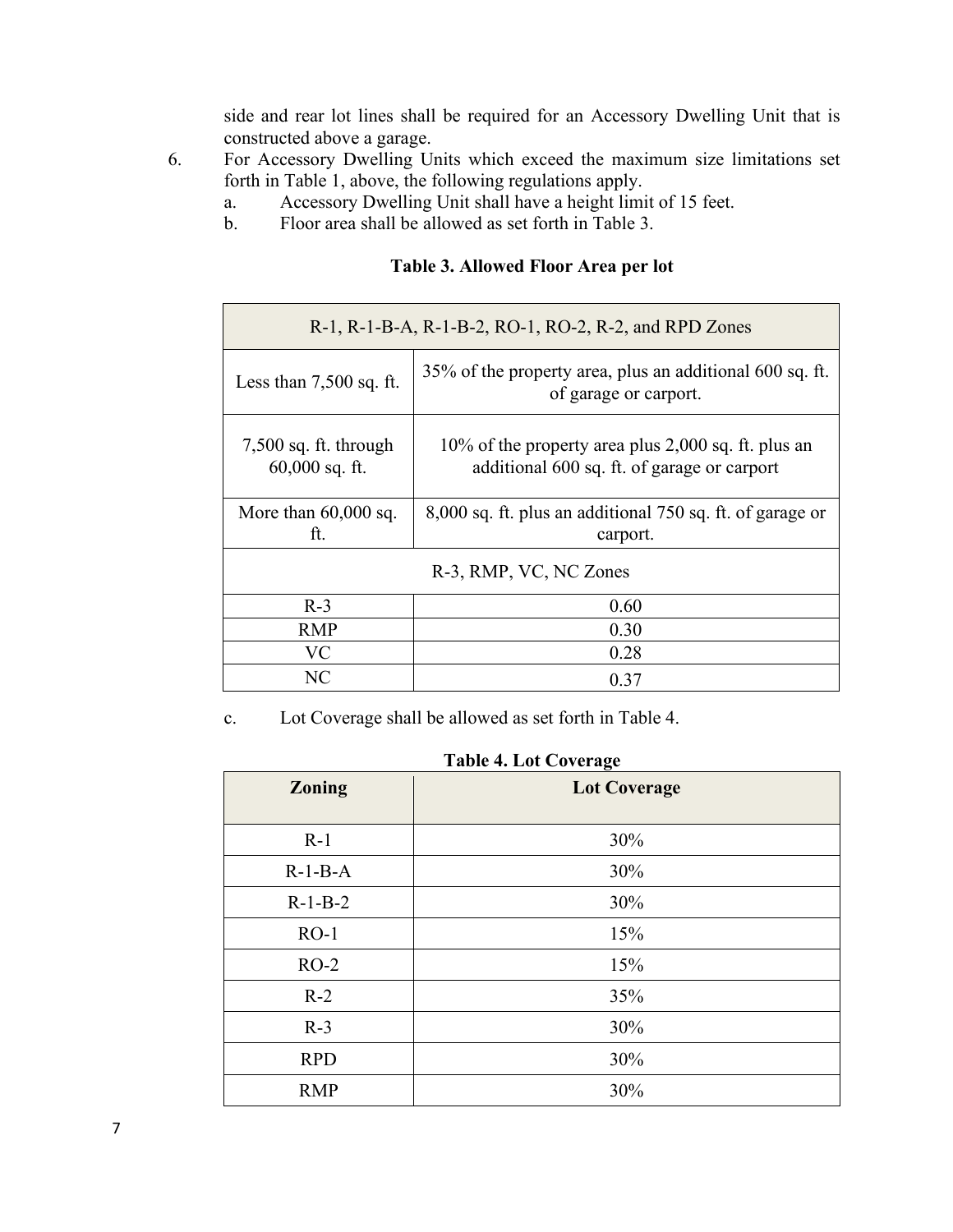| $\mathbf{M}$<br>◝   | 100%    |
|---------------------|---------|
| $T$ $T$ $\cap$<br>╰ | $100\%$ |

- 7. Guaranteed Allowance. All standards related to size, limits on lot coverage, floor area ratio, open space and/or minimum lot size that apply to an accessory dwelling unit shall not prohibit an accessory dwelling unit with at least an 800 square foot of floor area, a height of at least 16 feet, and four-foot side and rear yard setbacks, provided the accessory dwelling unit complies with all other applicable standards.
- 8. No demolition of a historic building (Local, State, or Federal Listing) is allowed as part of the construction of an accessory dwelling unit.
- 9. Parking.
	- a. One off-street parking space per bedroom or per accessory dwelling unit, whichever is less, shall be required.
	- b. When a garage, carport, or covered parking structure is demolished in conjunction with the construction of an accessory dwelling unit or converted to an accessory dwelling unit, those off-street parking spaces need not be replaced*.*
- 10. Parking exceptions. No parking shall be required of an accessory dwelling unit in any of the following instances:
	- a. The accessory dwelling unit is located within one-half mile walking distance of public transit, as measured along path of travel.
	- b. The accessory dwelling unit is located within an architecturally and historically significant historic district.
	- c. The accessory dwelling unit is part of the proposed or existing primary residence or an accessory structure.
	- d. When on-street parking permits are required but not offered to the occupant of the accessory dwelling unit.
	- e. When there is a car share vehicle located within one block of the accessory dwelling unit. "Car share vehicle" shall mean a fixed location identified in a map available to the general public where at least one automobile is available daily for immediate use by the general public or members of a car share service, which vehicle may be reserved for use and accessed at any time through an automated application, kiosk, or other method not requiring a live attendant. This term shall not include vehicles returned to locations other than fixed locations where automobiles are not routinely available for immediate use.
- 11. Fire Sprinklers. Fire sprinklers are not required in an accessory dwelling unit if they are not required of the primary dwelling unit. Fire extinguishers are required in every room.
- 12. Architectural Compatibility. The Accessory Dwelling Unit shall comply with the following objective design standards. (The objective design standards are not intended to limit the guaranteed allowance outlined in Section 8)
	- a. Architectural Details. Architectural details, including but not limited to windows, roof pitch, and trim shall match the Primary Unit.
	- b. Color and Materials. The color and materials of the Accessory Dwelling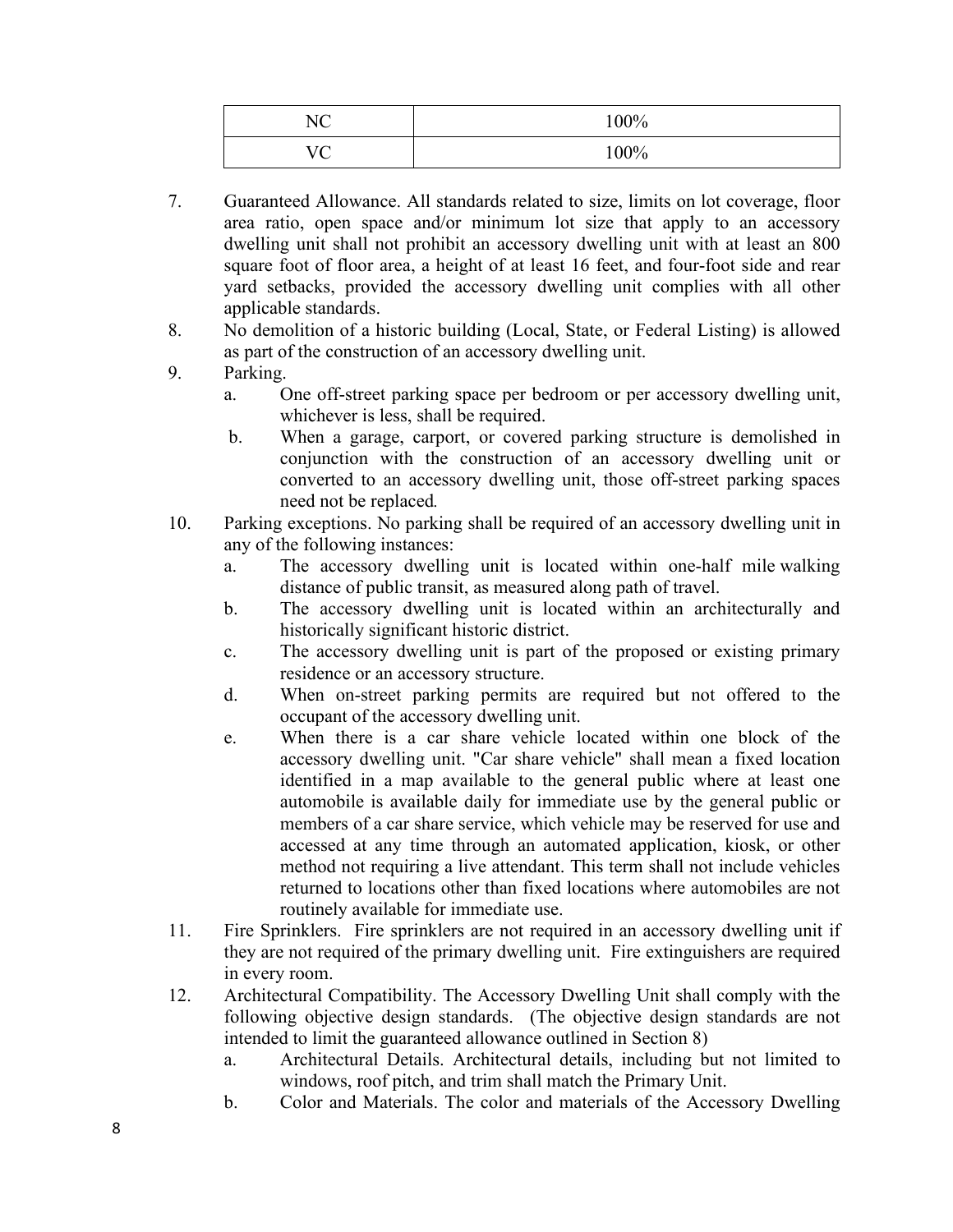Unit shall match the Primary Unit.

- c. Lighting. Lighting shall be shielded and/or directed such that it does not produce glare visible from off-site or illuminate adjacent or nearby property.
- d. The Accessory Dwelling Unit shall be located at least 10 feet from the top of any creek bank that exists on the lot of the proposed accessory dwelling unit. The top of creek bank shall be defined by a licensed civil engineer.
- e. The Accessory Dwelling Unit shall have a permanent full kitchen with a sink, refrigerator and stove/oven. Only one kitchen is allowed per Accessory Dwelling Unit.
- f. Side yard setback and height will be verified by a licensed surveyor.
- g. No exterior lights are allowed except two shielded downward pointing lights at the entry to the Accessory Dwelling Unit.
- h. No windows facing the rear and side property lines are allowed when located less than 6 feet from the rear or side property line.
- i. No entryways are allowed within 10 feet of a side or rear property line.
- j. The Accessory Dwelling Unit is not allowed on any open space easement. A title report shall be provided to identify all open-space easements.
- k. The Accessory Dwelling Unit shall not have a white roof or any reflective material on exterior of the Accessory Dwelling Unit.
- l. The roof color of the Accessory Dwelling Unit shall be the same color as the roof color of the primary dwelling unit.
- m. No vents, flues, appurtenances, etc shall exceed the height limit.
- n. The Accessory Dwelling Unit shall be 20 feet from any pool or spa and shall not have direct access to any pool or spa.
- o. No signs are allowed on Accessory Dwelling Unit except a small address sign.
- p. No portico, trellis or other roof is allowed as part of the Accessory Dwelling Unit. A 5x5 foot entryway roof is allowed, but must be at least 10 feet from any property line.
- q. All Building Code requirements, including Appendix Q of the 2019 Residential Code (Tiny Houses) shall apply to all Accessory Dwelling Units.
- r. The Accessory Dwelling Unit shall not include any other item that would require discretionary approval such as an exterior shower, exterior sink, pool, BBQ, spa, fence, etc. This include piping stub outs to the exterior.
- s. Two trees shall be planted at each proposed window of the accessory dwelling unit facing a neighboring property where such trees are consistent with the Fire Code.
- t. Detached ADUs shall have a height limit of 15 feet.
- 13. Any protected tree to be removed as part of a new Accessory Dwelling Unit shall require a tree removal permit.
- 14. Fire District Regulations. The Accessory Dwelling Unit would comply with all applicable Fire District regulations, subject to provisions and limitations set forth in Government Code Section 65852.2.
- 15. Sanitary Service. Adequate sanitary service capacity for the additional increment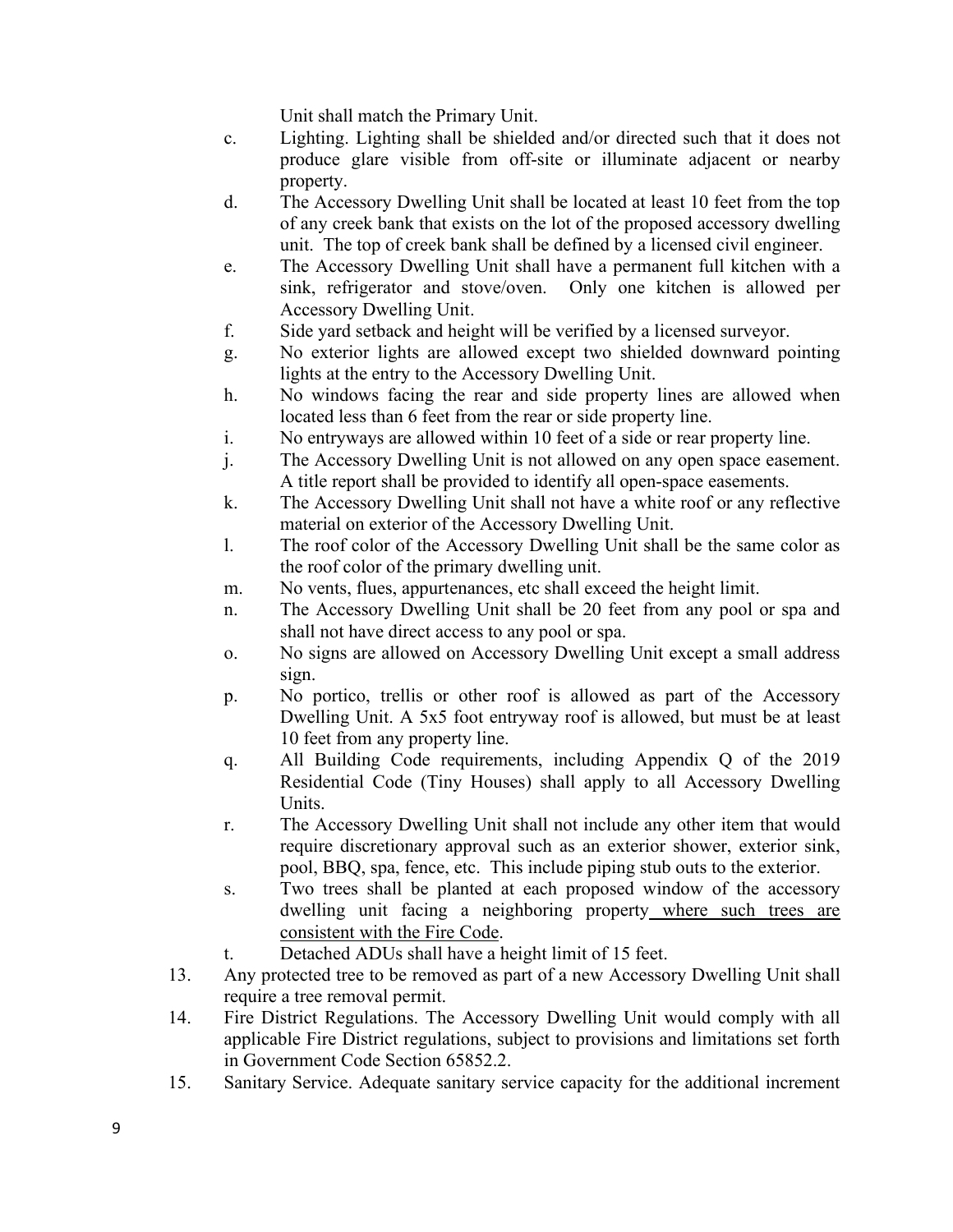of effluent resulting from the Accessory Dwelling Unit shall be available. If the lot is connected to the public sewer system, the applicant has submitted a letter from the appropriate Sanitary District to that effect. If the lot is not connected to the public sewer system, the applicant has submitted a letter from the County of Marin Environmental Health Department confirming that the individual or alternative sewage disposal system serving the lot has adequate capacity to accommodate the proposed Accessory Dwelling Unit.

- 16. Water District Regulations. The Accessory Dwelling Unit shall would comply with all applicable Water District regulations, subject to provisions and limitations set forth in Government Code Section 65852.2. A separate water connection for the Accessory Dwelling Unit is required. (This requirement only applies to ADUs in conjunction with a new single-family house.). A water connection separate from the primary dwelling unit shall be required of all Accessory Dwelling Units constructed with a single-family dwelling is required, subject to provisions and limitations set forth in Government Code Section 65852.2.
- 17. Separate electrical and natural gas (if natural gas fixtures are proposed) connections are required. If an electrical pole will need to be relocated, the application shall be incomplete until the pole is relocated. (This requirement only applies to ADUs in conjunction with a new single-family house.)An accessory dwelling unit shall not be considered a new residential use for purposes of calculating connection fees or capacity charges for utilities, unless the accessory dwelling unit was constructed with a new single-family dwelling.
- 18. Premises identification. Any town-assigned street address number for the accessory dwelling unit shall be plainly visible and legible from the street fronting the property as required by the applicable building code.
- 19. Exterior Access and Passageways.
	- a. Internal Dwelling Units. Internal accessory dwelling units, within the space of an existing or proposed single-family dwelling shall have independent exterior access separate from the primary dwelling.
	- b. Attached Accessory Dwelling Units. Independent exterior access separate from the primary dwelling is not required for an attached accessory dwelling unit.
	- c. No passageway shall be required in conjunction with the construction of an accessory dwelling unit
- 20. For any Accessory Dwelling Unit that can not meet all the standards outlined in this Section shall require Site Plan and Architectural Review as set forth in Section 16-52.020.
- C. Junior Accessory Dwelling Units Administration.

This section provides for the establishment and reasonable regulation of junior accessory dwelling units in order to encourage housing opportunities for all segments of the population while ensuring the public health, safety and welfare.

1. Zoning permit required. No junior accessory dwelling unit shall be established or used unless a junior accessory dwelling unit permit has been issued by the town.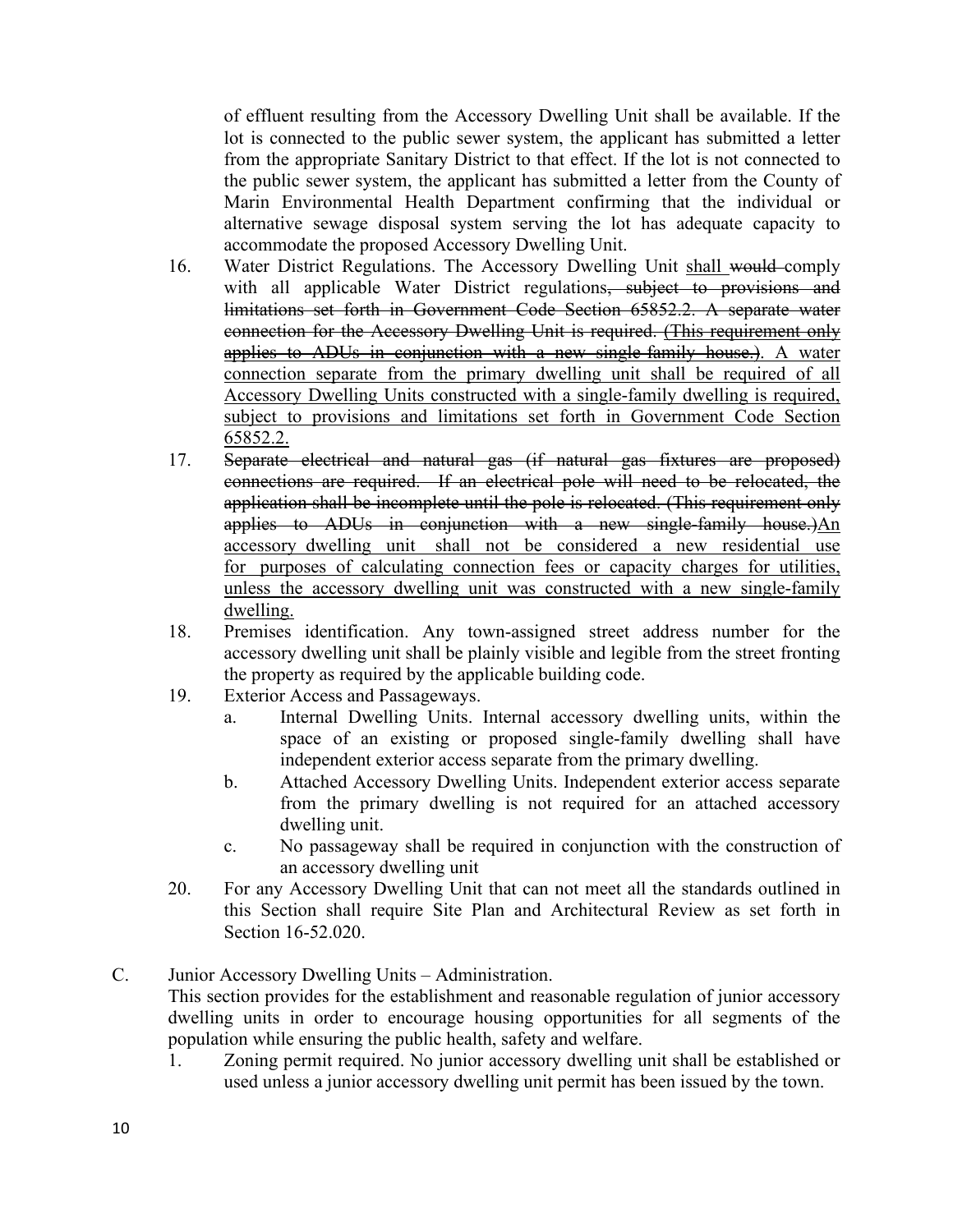- 2. Application and fee. Application for a junior accessory dwelling unit permit shall be made in compliance with the provisions of division 16-50 (application filing and processing) and shall be accompanied by the appropriate filing fee.
- 3. Director of community development as review authority. Applications for junior accessory dwelling unit permit shall be acted upon by the director without discretionary review or a public hearing. The Director shall act on the application within 60 days from receipt of a completed application if there is an existing single-family or multifamily dwelling on the lot. If the application is submitted with a permit application to create a new single-family dwelling on the lot, the Director may delay acting on the application for the accessory dwelling unit until the Town acts on the permit application to create the new single-family dwelling, but the application to create the accessory dwelling unit shall be considered without discretionary review or hearing. If the applicant requests a delay, the 60 day time period shall be tolled for the period of the delay.
- 4. Grant of junior accessory dwelling unit permit. In order to grant an accessory dwelling unit permit, the Director shall find that the accessory dwelling unit would comply with the standards set forth in subsection D. of this section.
- 5. Building permits. A building permit and a certificate of occupancy shall be required in conjunction with the installation of a junior accessory dwelling unit. Any repair, rehabilitation, or other work associated with the installation of the junior accessory dwelling unit shall also obtain building permits where required by law.
- 6. Expiration. Junior accessory dwelling unit permits issued in compliance with this section shall expire and become null and void three years after issuance unless a certificate of occupancy has been issued by the building division.
- 7. Periodic update. The director shall maintain a record of all authorized junior accessory dwelling units and shall review and update the record every two years. At the review, the owner of record shall verify in writing under penalty of perjury that the junior accessory dwelling unit is in compliance with the standards for junior accessory dwelling units and with all operating requirements of the permit as set forth in applicable ordinances and regulations.
- 8. Reporting of violations. All reporting of junior accessory dwelling unit violations shall be submitted in writing to the director. The director shall notify the owner of record of the property that a complaint has been registered within ten calendar days from receipt of any such complaint. The director shall investigate and issue a written report to the complainant within thirty days from the date of the issuance of the notice outlining the current status of any alleged violation and the steps that have been requested of the owner of record to remedy the situation.
- 9. Violations considered an infraction. Violations of this section shall be punished as infractions or by administrative citation, in the discretion of the director and shall be subject to the provisions of section 16-56.030 (violations and penalties) and/or Chapter 31 (enforcement of code). This subsection also applies to violations of requirements of operation issued in association with any junior accessory dwelling unit approval.
- 10. Violations Additional remedies Injunctions. As an additional remedy, the existence and/or maintenance of any junior accessory dwelling unit in violation of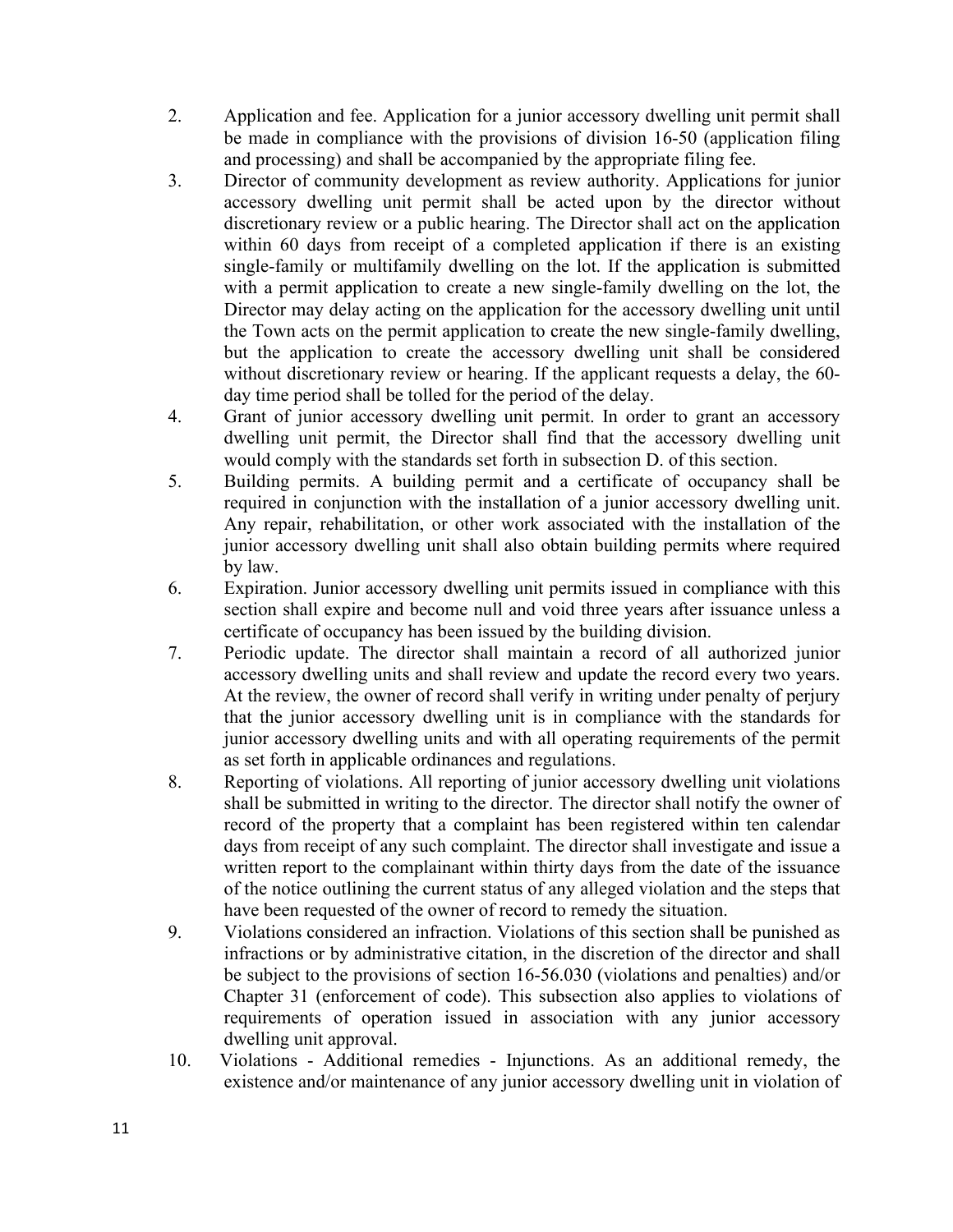any provisions herein, or of any requirements of operation placed thereon, shall be cause for revocation and shall be deemed and is declared to be a public nuisance and may be subject to summary abatement (i.e., including, without limitation, administrative abatement in compliance with chapter 31), and/or restrained and enjoined by a court of competent jurisdiction. In the event legal action is instituted to abate said violation, the town shall be entitled to recover its costs and reasonable attorney's fees incurred in prosecuting said action.

- 11. Appeals. The decision of the director granting or denying a junior accessory dwelling unit permit is a ministerial decision as required by state law, and not subject to a public hearing. Any appeal of the decision shall constitute an administrative review of the objective standards and criteria established by the town for junior accessory dwelling units. Any such appeal must be filed within ten calendar days of the date of decision and shall be heard by the town council. The appeal shall be heard in a timely manner.
- D. Junior Accessory Dwelling Unit Development Standards
	- 1. Owner Occupancy. One of the dwelling units on the site (either the Primary Unit or the Junior Accessory Dwelling Unit) shall be owner-occupied. For purposes of this standard, "ownership" is defined as a majority (i.e., fifty-one percent or greater) interest in the property in question. Property owned in joint tenancy shall be considered a single ownership for any party named. Property owned in tenancy in common shall be considered a single ownership for the party named, unless shares are specified, in which case ownership requires a majority interest.
	- 2. Floor Area and Setback Standards. Floor area, setback standards, and lot coverage for Junior Accessory Dwelling Units are as set forth below:
		- a. Floor area allowed as noted in Table 5.

| R-1, R-1-B-A, R-1-B-2, RO-1, RO-2, R-2, and RPD Zones |                                                                                                    |  |  |
|-------------------------------------------------------|----------------------------------------------------------------------------------------------------|--|--|
| Less than $7,500$ sq. ft.                             | 35% of the property area, plus an additional 600 sq. ft.<br>of garage or carport.                  |  |  |
| $7,500$ sq. ft. through<br>$60,000$ sq. ft.           | 10% of the property area plus 2,000 sq. ft. plus an<br>additional 600 sq. ft. of garage or carport |  |  |
| More than $60,000$ sq.<br>ft.                         | 8,000 sq. ft. plus an additional 750 sq. ft. of garage or<br>carport.                              |  |  |
| R-3, RMP, VC, NC Zones                                |                                                                                                    |  |  |
| $R-3$                                                 | 0.60                                                                                               |  |  |
| <b>RMP</b>                                            | 0.30                                                                                               |  |  |
| VС                                                    | 0.28                                                                                               |  |  |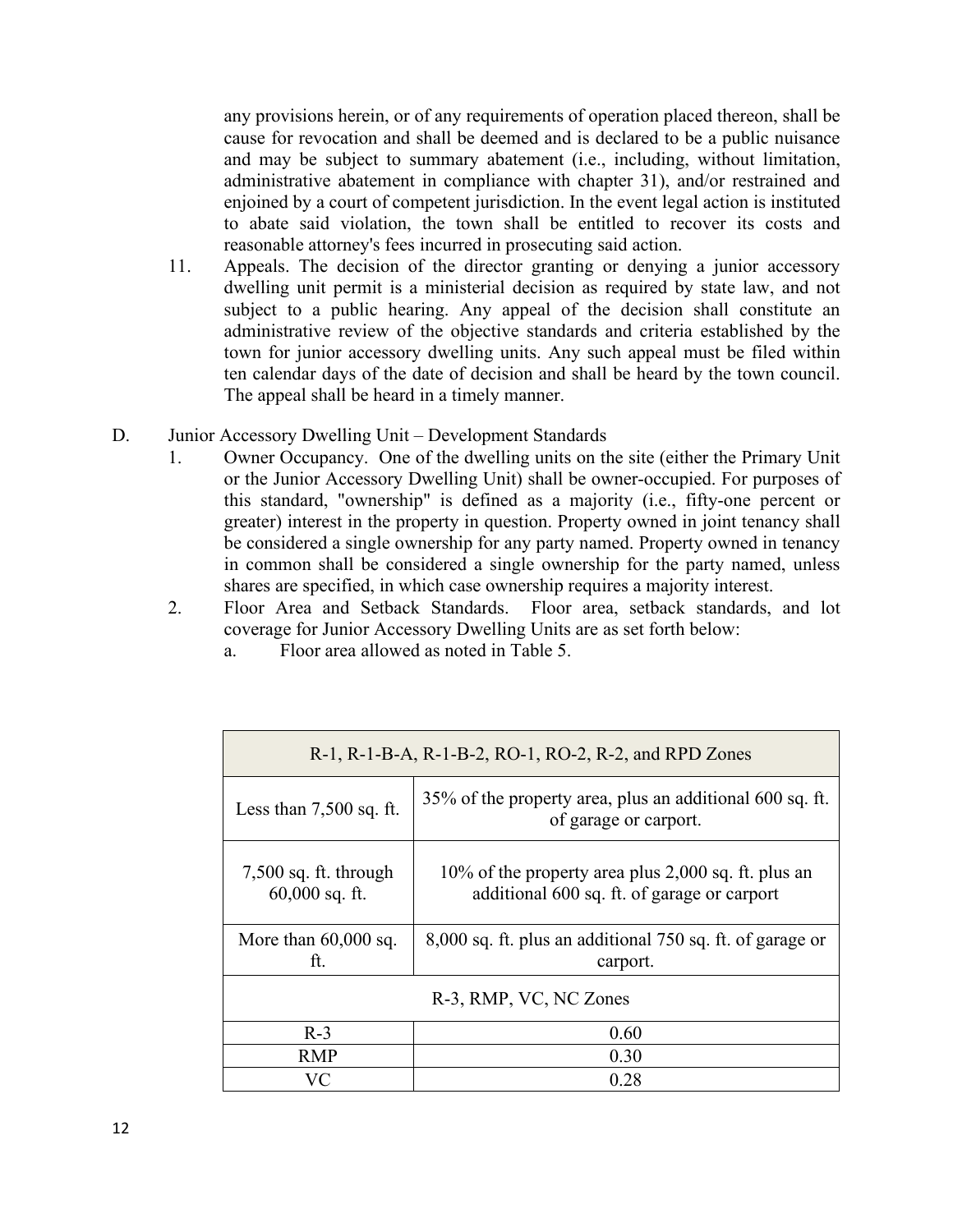| able | 5. Allowed Floor Area per lot |  |  |  |
|------|-------------------------------|--|--|--|

b. Setbacks for Junior Accessory Dwelling Units are required as follows in Table 6.

| Zone       | Minimum front<br>setback | Minimum side<br>setback | Minimum rear<br>setback |
|------------|--------------------------|-------------------------|-------------------------|
|            |                          |                         |                         |
| $R-1$      | 15'                      | 8'                      | $20\%$ to 25'           |
| $R-1-B-A$  | 20'                      | $6^{\prime}$            | $20\%$ to 25'           |
| $R-1-B-2$  | 25'                      | 10'                     | 20% to 25'              |
| $RO-1$     | 30'                      | 20'                     | $20\%$ to 25'           |
| $RO-2$     | 30'                      | 15'                     | $20\%$ to 25'           |
| $R-2$      | 15'                      | 8'                      | $20\%$ to 25'           |
| $R-3$      | 15'                      | 8'                      | 8'                      |
| <b>RPD</b> | As per PDP               | As per PDP              | As per PDP              |
| <b>RMP</b> | As per PDP               | As per PDP              | As per PDP              |
| NC         |                          |                         |                         |

**Table 6. Required Setbacks**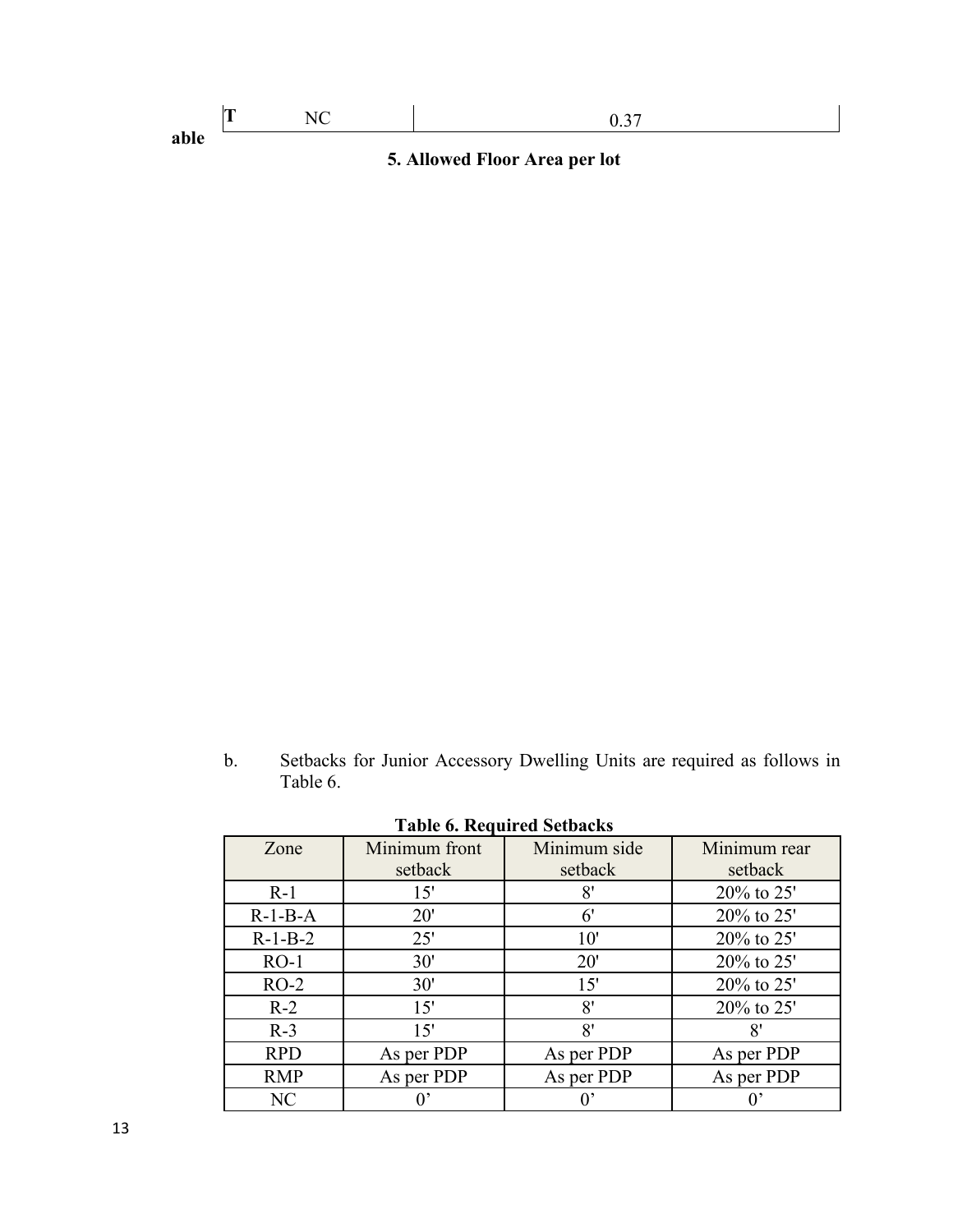- 3. Architectural Compatibility. The Junior Accessory Dwelling Unit shall comply with the following objective design standards.
	- a. All Building Code requirements, including Appendix Q of the 2019 Residential Code (Tiny Houses) shall apply to all Accessory Dwelling Units.
	- b. The Junior Accessory Dwelling Unit shall have a permanent efficiency kitchen. Only one kitchen is allowed per Junior Accessory Dwelling Unit.
	- c. No portico, trellis or other roof is allowed as part of the Junior Accessory Dwelling Unit.
	- d. The Junior Accessory Dwelling Unit shall not include any other item that would require discretionary approval such as an exterior shower, exterior sink, pool, BBQ, spa, fence, etc. This include piping stub outs to the exterior.
	- e. No signs are allowed on Junior Accessory Dwelling Unit except a small address sign.
- 4. Maximum floor area is 500 square feet is allowed.
- 5. No setbacks apply to Internal/Junior Accessory Dwelling Units.
- 6. Fire Sprinklers. Fire sprinklers are not required in a junior accessory dwelling unit if they are not required of the primary dwelling unit. Fire extinguishers are required in every room.
- 7. Exterior Access and Passageways. Junior Accessory Dwelling Units, shall have independent exterior access separate from the primary dwelling.
- 8. Owner-occupancy shall be required in the single-family residence in which the junior accessory dwelling unit is permitted. The owner may reside in either the remaining portion of the structure or the newly created junior accessory dwelling unit. Owner-occupancy shall not be required if the owner is another governmental agency, land trust, or housing organization.
- 9. Prior to Final Inspection, a Junior Accessory Dwelling Unit permit, the permittee shall record a deed restriction, which shall run with the land, and shall be filed with the Town. The deed restriction shall include both of the following:
	- a. A prohibition on the sale of the junior accessory dwelling unit separate from the sale of the single-family residence, including a statement that the deed restriction may be enforced against future purchasers.
	- b. A restriction on the size and attributes of the junior accessory dwelling unit that conforms with this section.
- E. Notwithstanding subsections (C) and (D) of this section, accessory dwelling unit and junior accessory dwelling unit permits shall be issued based solely on the standards set forth in this subsection, and applicable Building Code standards, as follows:
	- (1) One accessory dwelling unit or junior accessory dwelling unit per lot with a proposed or existing single-family dwelling if all of the following apply:
		- (i) The accessory dwelling unit or junior accessory dwelling unit is within the proposed space of a single-family dwelling or existing space of a singlefamily dwelling or accessory structure and may include an expansion of